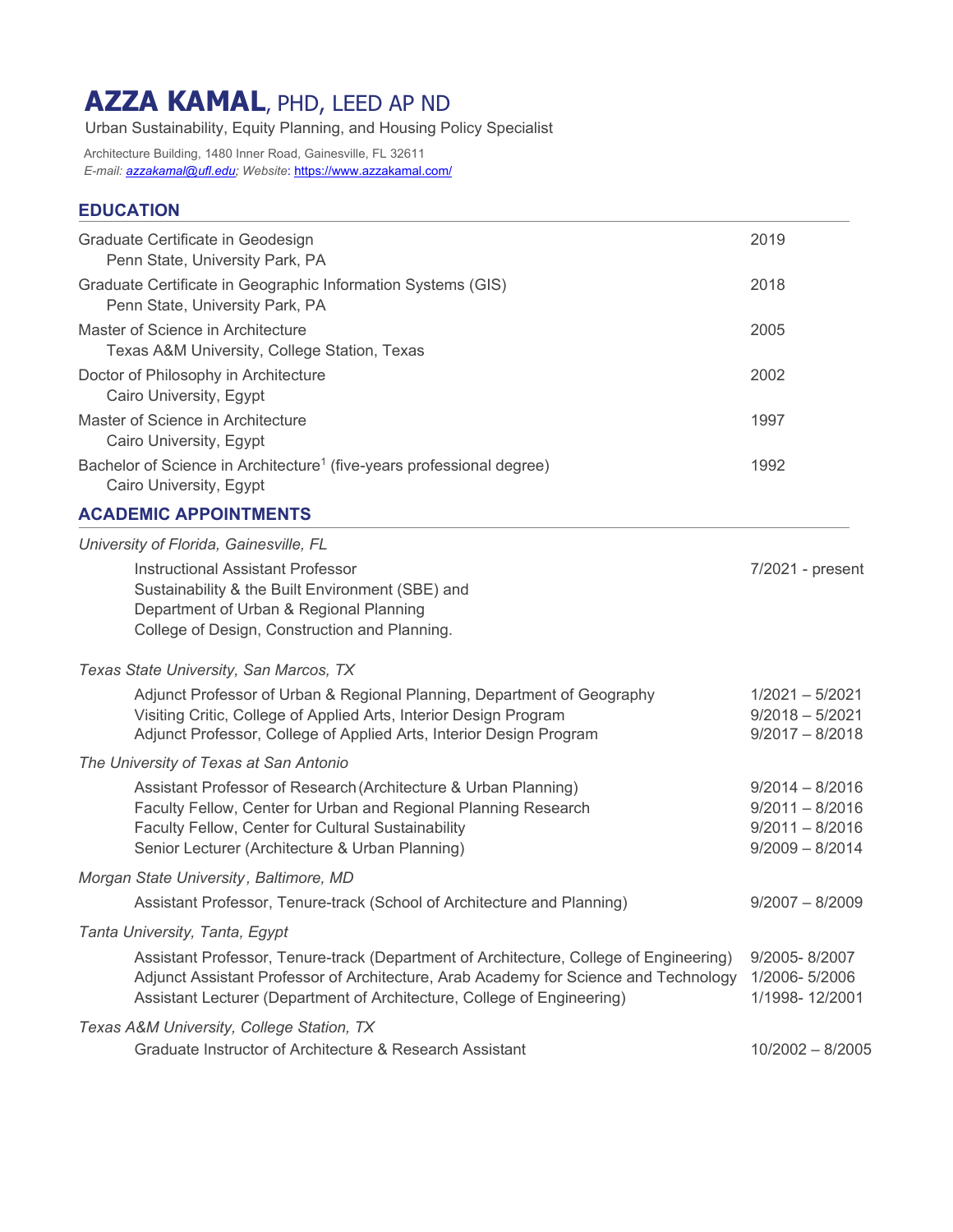# **PROFESSIONAL PLANNING EXPERIENCE**

Director of Research, SARAH 3/2020 – 6/2021

*US Department of Housing & Urban Development's Continuum of Care Agency, Bexar County/ San Antonio, TX*

- Supervised and authored 2021 and 2020 Point-in-Time Count Reports.
- Established research partnerships with UTSA, Texas State University, UT Health Science, and the University of Notre Dame.
- **Established a new Internship Program with three State Universities.**

Housing Policy Coordinator, City of San Antonio, TX 600 and 100 and 100 and 100 and 100 and 100 and 100 and 10

- Led the City of San Antonio's \$1 M "Emergency Housing Assistance Program." Adopted in 2019.
- Developed a city-wide equity metric for allocating \$12 M fund on several "Home Repair Programs" using geospatial, multi-criteria, environmental and socio-economic measures.
- Co-led the city's outreach campaign for HUD's Analysis of Impediments (AI) to Fair Housing Choice.

Appointed Commissioner, Historic & Design Review Commission (HDRC) 2/2017 – 8/2018 City of San Antonio, Office of Historic Preservation

 Review projects related to exterior changes to properties designated as landmarks or located in the City's local historic districts; within a River Improvement Overlay (RIO); within a Viewshed Protection district; or that are publicly-owned (i.e. libraries, parks, fire stations, etc.).

Urban Sustainability Consultant (Freelance) 8/2016 - 8/2018

- Commissioned by *Eva's Heroes* nonprofit organization to provide technical assistance and report on inequality and disability services per each San Antonio council district, which includes a geospatial analysis of different population cohorts with cognitive disability, and the available services and programs.
- Co-authored a study on environmental design and nighttime lighting as predictors of crime in San Antonio neighborhoods; published in the 2018 international EAAE/ARCC conference proceedings, Philadelphia
- Conducted a study on growth management using eCognition geospatial program to automate and estimate of the loss of urban tree canopy in San Antonio neighborhoods.

# **LICENSURE**

- Leadership in Energy & Environmental Design (LEED) Accredited Professional in Neighborhood Development, US Green Building Council (USGBC): (# 10496901-AP-ND)
- Registered Architect, Egypt: (License # 2/1104490)

# **AWARDS AND SCHOLARSHIPS**

| <b>Fulbright Specialist Roster</b>                                                      | 2022-2022   |
|-----------------------------------------------------------------------------------------|-------------|
| Global Learning Institute Spring Faculty Cohort, University of Florida                  | 2021        |
| <b>Fulbright Specialist Roster</b>                                                      | 2017-2020   |
| Faculty Service to Undergraduate Research and Creative Inquiry Award, University of     | 2016        |
| Texas at San Antonio                                                                    |             |
| Fulbright U.S. Scholar Award                                                            | 2014 & 2015 |
| Status: Program was suspended in the region by the US Department of State               |             |
| Morgan State University New Course Preparation Award                                    | 2008        |
| Fulbright Egyptian Scholar Award (declined due to job at Morgan State University)       | 2007        |
| Faculty Conference Award, Tanta University, Egypt                                       | 2006        |
| Several Academic Travel Awards (faculty awards and graduate student awards              | 2003-2016   |
| International Education Study Award, International Program Office, Texas A&M University | 2003        |
| Association of Former Students Graduate Fellowship, Texas A&M University, TX            | 2002 & 2003 |
| <b>Community Development Society Conference Fellowship</b>                              | 2002 & 2003 |
|                                                                                         |             |

# **TEACHING INTERESTS**

Environment sustainability metrics; Sustainable development; Housing policy & development; Intro & Advanced GIS; Integrated design studio; and Planning methods.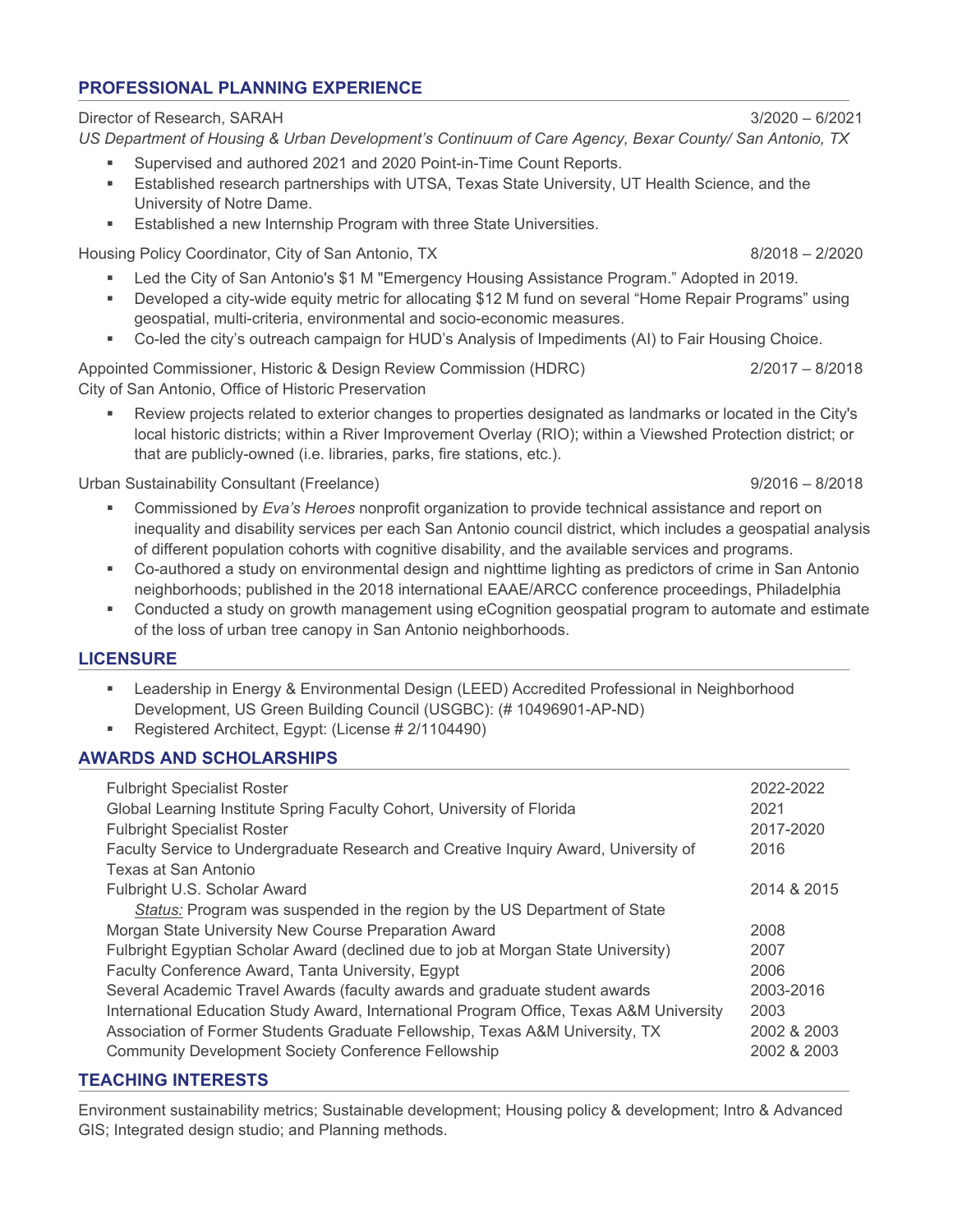# **COURSES TAUGHT**

University of Florida DCP 4930 (Economics of Sustainability in the Built Environment) DCP 4215 (Leadership in Sustainability) DCP 3210 (Sustainability Solutions for the Built Environment) DCP 2001 (Intro to Geographic Information Systems [GIS]) Texas State University GEO 3320 (Community and Regional Planning) ID 3322 (Interior Residential Design Studio) The University of Texas at San Antonio *Graduate Seminars and Methods Courses*  URP 5473 (Introduction to Health Planning) URP 5393 (Urban Planning Methods I) URP 5363 (Urban Planning Methods II) ARC 6931 (Master's Project Preparation) ARC 6973 (Master's Project Preparation) COA 6433 (Research Methods) *Undergraduate Studios and Lectures*  ARC 3433 (Architecture and Thought) ARC 6973/3203 (Housing Design & Development) ARC 4246 (Systems Studio III) ARC 4256 (Architecture-Research Studio) ARC 4156 (Vertical Design Studio) ARC 3226 (Architecture Studio II) ARC 1214, ARC 2156, & ARC 2166 (Architecture Design I, III, & IV) Morgan State University *Undergraduate Studios and Lectures*  Research-based Studio V: comprehensive studio Design Studios IV: Systems studio Design Studios II, III: urban-focused studios ARCH 419 (Latin American Housing): seminar Communication Skills I & IV: graphic communications and presentations Tanta University, Egypt *Undergraduate Studios and Lectures* 

AD: (Architectural Design I & II) AH 3204 (Community Development)

Texas A&M University, College Station, TX

*Graduate Design Studios*  ARCH 601, M. Arch III program (Architecture Design Studio) ARCH602, M. Arch III program (Architecture Design Studio)

### **STUDENTS SUPERVISING/ ACCOMPLISHMENT**

Member, Graduate Theses Committees

- Master of Urban and Regional Planning Project, University of Florida
	- o Andrew Beasley: New Urbanism and Affordable Housing; A Review of Policy for Form-Based Districts in Tennessee, 2022
	- Master of Science in Urban and Regional Planning Thesis, University of Texas at San Antonio
		- o Nicole Thomas: (Strengthening Spaces for Queer People of Color in Communities), Spring, 2016
		- o Abdullah Karban: (Neighborhood Urban Sustainability Assessment in Saudi Arabia), 2014
		- o Emily Guerrera: (The Relationship of Public Space and Public Health in San Antonio), 2013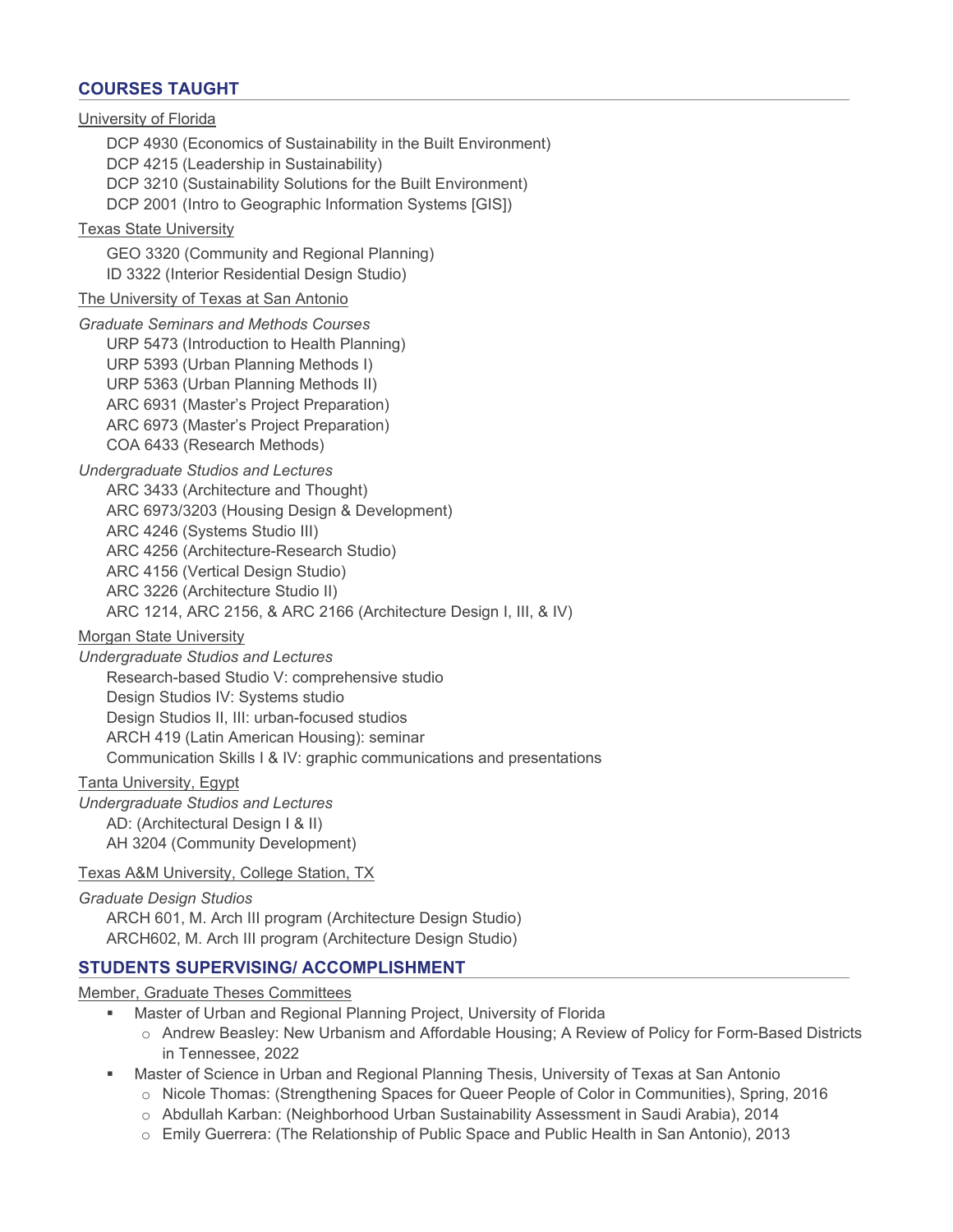- Master of Science in Architecture Thesis, University of Texas at San Antonio.
	- $\circ$  Jing Hong. (Analysis of current statues of energy-saving residential buildings in the US and China), 2011

#### Faculty Advisor, Projects and Exhibitions

- Undergraduate Group Research Award, UTSA Center for civic Engagement, *Research Showcase Day*, UTSA, Spring 2015. *Awardees*: Laura Bustillo and Melissa Yvonna.
- **Poster Presentation at the 2015** *Texas Health and the Built Environment Conference***, Convention Center,** San Antonio, TX, November 13. *Students:* 13 Undergraduate Students. (Fourth year design studio).
- Best Poster Presentation Award at the 2014 *Texas Health and the Built Environment Conference*, San Antonio, TX, May 7. *Students*: Betzaida Pollet, Kimberly Hopkins, & Nicole Thomas.
- Funded Research and Poster Presentation at the 2014 Undergraduate Student Exhibition at the *Research Showcase Day*, Office of Undergraduate Research, UTSA. *Student:* Neriah Holly.
- AIA-Baltimore's 2008 Undergraduate Research Scholarships: (Chinyere Goddard, and Jeanne Schleicher).
- Curriculum Advisor to 50 undergraduate students in the School of Architecture and Planning, Morgan State University, Baltimore, MD.

## **RESEARCH INTERESTS**

Affordable housing policy; Planning for environmental resiliency; Geospatial and automated object extraction analysis; Housing programs evaluation; Homeless programs; and Participatory methods.

#### **PUBLICATIONS** (*\*with students as co-authors*)

#### Book Chapter

**Kamal, A**. (2022). Automated Analysis of Satellite Imagery to Estimate the Loss of Vegetative Land Cover and Inform Climate Adaptation Implementation Plan of San Antonio, Texas, in Ayyoob Sharifi, *Urban Climate Adaptation and Mitigation*, Elsevier, (Forthcoming).

#### Refereed Journal Articles and Papers in Proceedings

- **Kamal, A**. and Myers, M. (2022). Who is Left Behind? Homeless Coordination System and Permanent Supportive Housing Success Measures (in progress).
- **Kamal, A**. and Suk, J. (2018). Can Environmental Design and Street Light's Retrofit Affect Crime Trends in San Antonio? *ARCC/EAAE International Conference, Philadelphia, PA,* pp. 343-351.
- **Kamal, A**., (2017). Re-naturalizing Urban Campus Case Study: Integrated-design, Placemaking, and Ecology. *Proceedings of* E*AAE/ARCC International Architectural Research Conference: Architectural Research Addressing Societal Challenges,* published by Taylor and Francis Group, presented in 2016, June 15-18, Lisbon, Portugal, pp. 1229-1235, ISBN:978-1-138-02966-8.
- **\*Kamal, A**., and Proma, N. (2016). Spatial Modeling for the Assessment of Residential Infill in Texas' Peri-Urban Communities. *ASCE Journal of Urban Planning and Development.* October (DOI: http://dx.doi.org/10.1061/(ASCE)UP.1943-5444.0000372.
- **Kamal, A**., (2016). Campus Sustainability Retrofits: A Multi-Criteria Site Selection Model for Low Impact Development. *Proceedings of Sustainable Built Environment (SBE 16) Regional Conference*, published in G. Habert and A. Schlueter (eds.), Expanding Boundaries: Systems Thinking in the Built Environment, June 13- 17, ETH, Zurich, Switzerland, pp. 252-257, ISBN: 978-3-7281-3774-6.
- **\*Kamal, A**., Lombardi, A., Roff, S., & Pollet, B. (2015). Informing Planning Decisions through GIS Documentation of San Antonio's Historic Colonial Landscape. *Proceedings of the 14th International Conference on Computer in Urban Planning and Urban Management*, July 7-10, MIT, Cambridge: MA.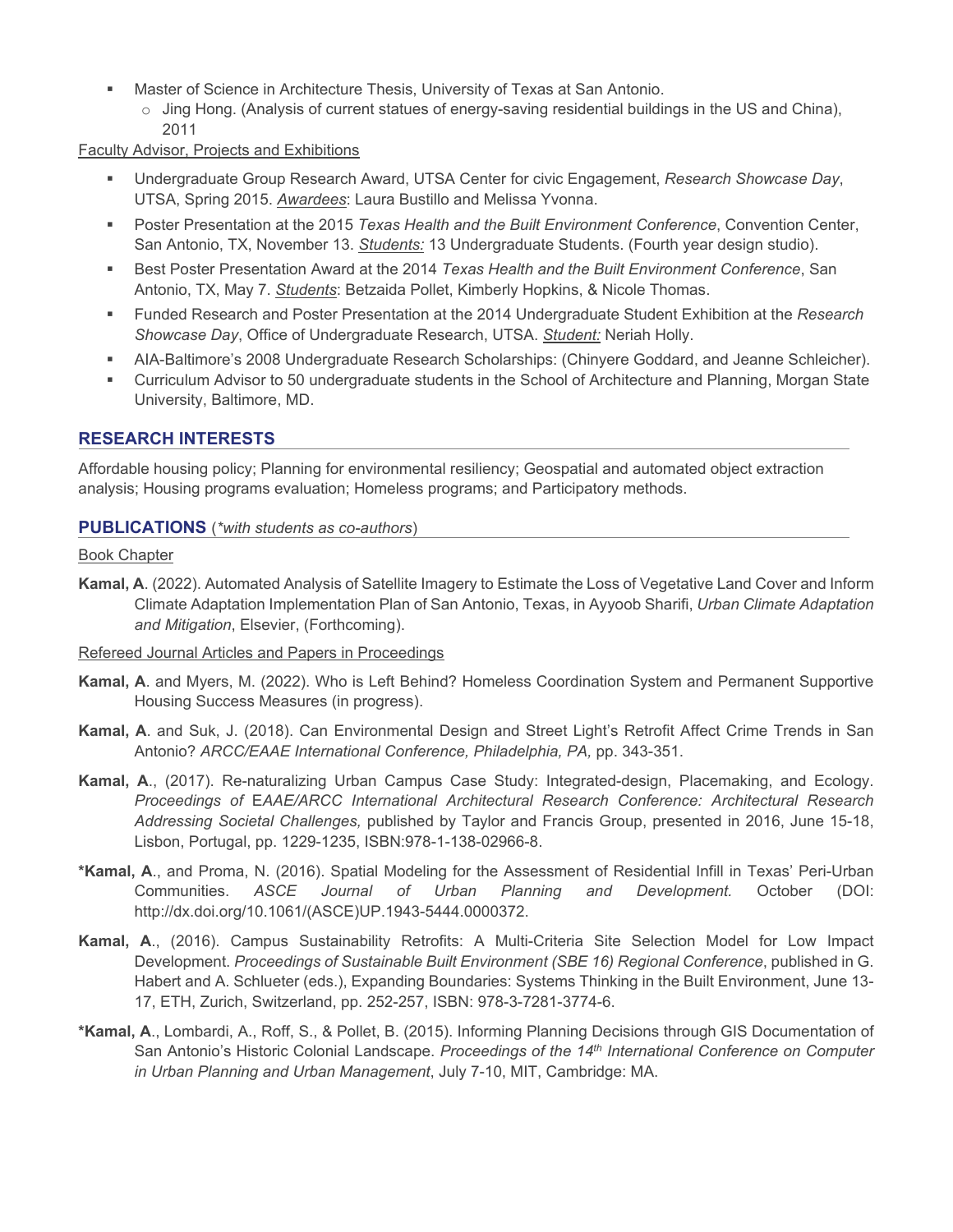- **Kamal, A**. (2014). Regeneration for Urban and Economic sustainability: Assessment of the U.S. Neighborhood Stabilization Program. *Proceedings of the World Sustainable Building Conference [WSB14]: Results*, October 28-30, Barcelona: Spain, pp. 24-32. ISBN: 978-84-697-1815-5.
- Lombardi, A., **Kamal, A.**, & Roff, S. (2014). The Camino Real del los Tejas. Applying GIS to Research for Cultural Heritage Management. *Proceedings of the Experiencias Compartidas America: Cultura Visual Y Relaciones Artisticas Conference*, September 9-11, Granada, Spain. *In Spanish*.
- **Kamal, A.** (2014). Suitability for Infill Development: A multi-criteria and Spatial Assessment Approach. *Proceedings of the EAAE-ARCC International Architectural Research Conference* (Beyond Architecture: Making New Connections and Intersections), Manoa, HI, February 12-15, pp. 336-345.
- **Kamal, A.** (2013). The Colonias Reader: Economy, Housing, and Public Health in the U.S.- Mexico Border Colonias. *Book Review, Camino Real Journal*, 5 (8), pp. 214-216.
- \*Jangam, S. & **Kamal, A.** (2013). Assessing Accessibility to San Antonio Neighborhood Parks. *ArcNews*.34 (4), p.18.
- **Kamal, A.** (2013). GIS and Site Suitability for Sustainable Residential Communities: Three case studies from the USA. *Proceedings of the Sustainable Building Conference [SB13],* November 5-7, Cairo: Egypt, pp. 624-636.
- **Kamal, A**. and Hays, D. (2013). Experiential Mock-ups in Materials and Sustainability: Linking Practice to Academia in the Research-driven Design Studio. *Sustainable Building Conference [SB13],* November 5-7, Cairo: Egypt, pp. 667-679.
- **Kamal, A**. and Rashed-Ali, H. (2013) Methods of Integrating Spatial Analysis in Assessment of Sustainable Development. Proceedings of *Architectural Research Centers Consortium Conference*: The Visibility of Research, March 27-30, Charlotte: NC, pp. 622-629.
- **\*Kamal, A.**, Doganer, S., Ruvuna, J., Flores, J., Hernandez, E., and Nishimoto, T. (2010), Wayfinding and Accessibility in the San Antonio RiverWalk: A Model for Urban Design Education. *International Journal of Architectural Research*, 4 (2-3), pp. 391-406.
- **Kamal, A.** (2010), Integrating GIS as a Planning Tool in the Pedagogy of Architectural Research Studio. *Proceedings of Housing Education and Research Association Conference*, November 3-6, Portland: OR, pp. 124-134.
- **Kamal, A.** (2009), What Comes First in Sheltering Needs: Patterns of Colonias Housing Production. Proceedings of *Architectural Research Centers Consortium Conference*: Leadership in Architectural Research, Between Academia and the Profession, April 15-18, San Antonio: TX, pp. 277-285.

Technical Reports & Policies\*

- **Kamal, A.,** Alvarez, L., and Vela, K., (2021), Point-in-Time Report for San Antonio/ Bexar County: Sheltered and Street Outreach Counts, South Alamo Regional Alliance for the Homeless, San Antonio, TX, May 2021.
- **Kamal, A.,** Mascorro, B., Alvarez, L., Vela, K., and Medina, S. (2020), Point-in-Time Report for Bexar County/San Antonio, South Alamo Regional Alliance for the Homeless, San Antonio, TX, May 2020.
- **Kamal.** A. (2020) Risk Mitigation Fund: Policy Implementation and Assessment Report. City of San Antonio, Neighborhood and Housing Services Department, San Antonio, TX, January 2020.
- **\*Kamal.** A. (2019) San Antonio Risk Mitigation Policy (A displacement Prevention & Mitigation Policy & Ordinance). City of San Antonio, Neighborhood and Housing Services Department, San Antonio, TX (Adopted by City Council in March 2019).
- **Kamal, A.** (2018), Urban Inequality and Disability in San Antonio, TX: Mapping the Vulnerable Population with Cognitive Disability. Report for Eva's Heroes Organization, San Antonio, TX: 30 pages.
- **Kamal, A.,** Morales, F., Butler, D., Bustillos, L., and Li, Jingqi. (2016), Implementing Low Impact Development: A Process for BMPs Site Selection. *Policy Report for San Antonio River Authority (SARA) and the State of Texas' Edwards Aquifer Authority (EAA): 190 pages.*  URL: http://www.aquiferalliance.net/wp-content/uploads/2015/09/7.27-LID-Report-reduced.pdf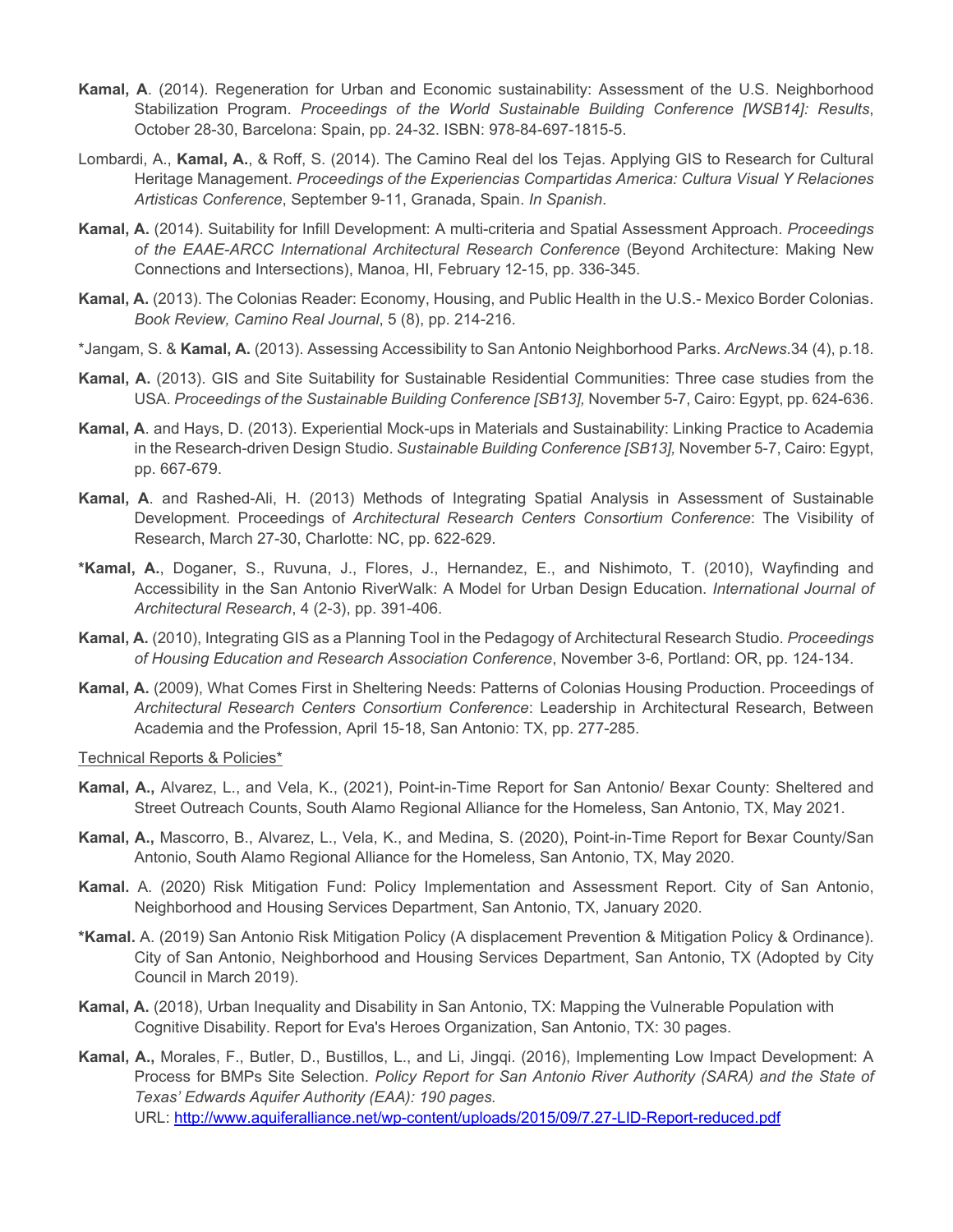- Lombardi, A., **Kamal, A.,** and Roff, S. (2015), The Franciscan Missions of the Camino Real: Applying Geo-technology to Research for Cultural Heritage Management. *Report for the UTSA Office of Vice President for Research*, San Antonio, TX: *30 pages*.
- **Kamal, A.** and Tangum, R. (2013), Impact Analysis of the HUD's Neighborhood Stabilization Program. *Report for the National Association for Latino Community Asset Builders*. San Antonio, TX: *70 pages*.
- Tangum, R. and **Kamal, A.** (2013), Capacity Building for Economic Growth and Competitiveness: Zapata County, TX. *Report for Zapata Economic Development Corporation*. Zapata County, TX: *120 pages*. URL: http://www.zapataedc.com/project-report-eda08-86-04723
- **Kamal, A.** (2012), Strategic Analysis of the Middle Rio-Grande Region: Sustainable Choices for the Growing Demand of Eagle Ford Shale Housing. *Report for the Rural Business Program, the Institute for Economic Development*, UTSA: *110 pages*. URL: http://www.eagleford.org/images/Eagle-Ford-Housing-UTSA-Report.pdf
- Akers, M. A., VanGeest, J., **Kamal, A.**, Loubert, L., Perry, M., and Wong, S. (2008), The Impact of the Baltimore Housing Resource Center. *Report for the Office of Homeless Services*, City of Baltimore, Maryland.

#### Refereed Abstracts & Presentations

- **Kamal, A.**, (2021), Infill or Resilience? Estimating the Loss of Urban Tree Canopy Using Automated Feature Extraction of Satellite Imagery, *Annual conference of the Association of Collegiate Schools of Planning*, Miami, FL, October 21-24.
- **Kamal, A.**, Gooch, A., and Carolla, M. (2021), Launching a Meaningful Equity Initiative: CoC Governance, Homelessness Prevention and Lived-experience Integration, *National human Services Data Consortium: A Year of Crisis; Using Human Services Data to Recover from the Pandemic*, Virtual Conference, April 12-29.
- **Kamal, A.**, Bailey, J., and Colvin, C. (2019), How to Stabilize Housing: An Anti-Displacement Pilot Policy. *American Planning Association Texas Chapter Conference*, Waco, TX, November 6-8.
- Roff, S., Lombardi, A., & **Kamal, A.,** (2015). Measurement and Proportion in the Design of Mission San José y San Miguel de Aguayo. *Southeast chapter, the Society of Architectural Historians,* Oct. 14-17, San Antonio, TX.
- \*Collins, K., **Kamal, A.,** and Barbosa-Ramirez, L. (2012), Emerging Demand of Oil and Gas Workforce Housing in South Texas: Lessons from Local and State Policies and Practices. *Proceedings of International Association of People Environment Studies, Human Experience in the Natural and Built Environment: Implications for Research Policy and Practice*, June 24-29, Glasgow, Scotland.
- **Kamal, A.** (2010), GIS as a Tool for Affordable Housing Supply and Renovation: An approach through Experiential Research Studio. Online *Proceedings of Texas GIS Forum*, October 25-28, Austin: TX.
- **Kamal, A.** (2008), Race in Baltimore City Neighborhoods: Impacts on the Market and Conditions of Housing. *Proceedings of 46th International Making Cities Livable Conference*. Jun. 1-5, Santa Fe, NM.
- **Kamal, A.** (2008), Community-based Design Learning (CBDL) Model for Sheltering the Homeless: Methods and Learning Outcomes. *EDRA 40 Re: The Ethical Design of Places*, May 27-31, Kansas City, MO.
- **Kamal, A.** (2006), Acquaintances and Shaping Housing Identity in Informal Settlements: Case Study from the US-Mexico Colonias. *Proc. of XVI ISA World Congress of Sociology,* Jul. 23-29. Durban, S. Africa.
- **Kamal, A.** (2003), Developing small settlements in rural Egypt: Current needs, and social and physical features. *Presentation at the International Conference of the Community Development Society*. Cornell University, Ithaca, NY: Community Development Society, Jul. 20-23.
- **Kamal, A.** (2003), Social and architectural features of crafts districts in Medieval Cairo. *Presented at the 18th Middle East history and theory conference*. Univ. of Chicago, IL: Center for Middle Eastern Studies, May 9-10.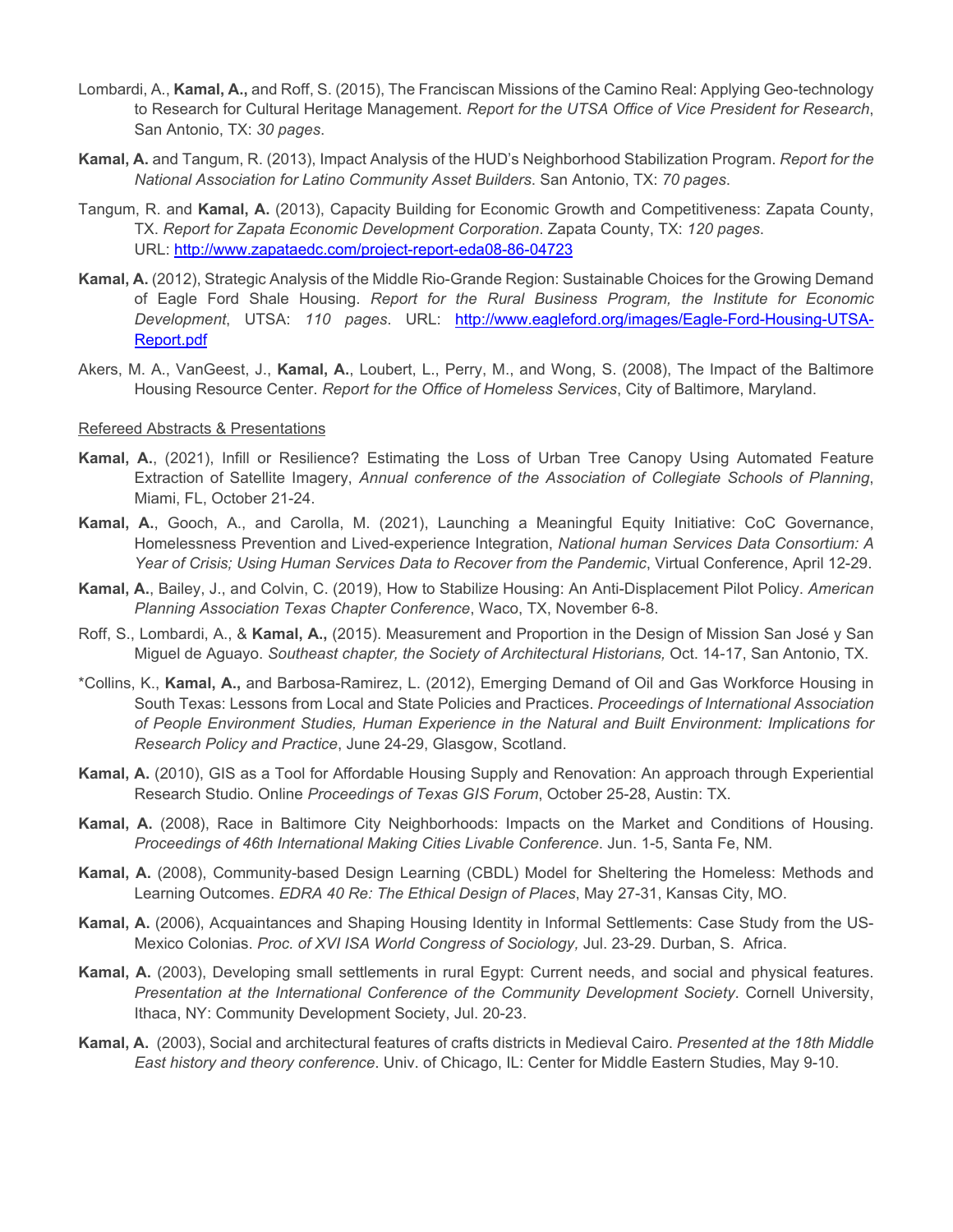**Newsletters** 

- **Kamal, A.** (2014). Could Small Communities adopt Smart Growth? Assessing the Potentials for Infill Development in South Texas. Invited author, *Eagle Ford Shale Community Development Program newsletter*, 3 (January). URL: http://files.ctctcdn.com/a1b29990301/a7a956b1-8891-4815-914d-2a3535f5f779.pdf
- **Kamal, A.** (2012), Sustainable Choices: Job Boom Creates Housing Crisis, Texas Eagle Ford Shale. *Newsletter of Architectural Research Centers Consortium*, 36 (1), spring. URL: file:///C:/Users/azza/AppData/Local/Microsoft/Windows/INetCache/Content.Outlook/61UUG27C/ARCC%20 Newsletter%20Spring%202012.pdf

## **INVITED SPEAKER & PANELIST** (selected)

- Vela, K., **Kamal, A.**, Jett, E., and Xiong, L. (2021), How the Pandemic Year Yielded our Community Consensus to Prevent and End Homelessness. The Bexar County/San Antonio Comprehensive Data & Equity-driven Framework, Invited panelist at *Texas Homeless Network webinar series* [virtual], November 9.
- **Kamal, A.** (2020), Increasing Affordable Housing Options in San Antonio. Invited panelist at the *San Antonio Housing Authority 2025 Virtual Housing Symposium*, October 15, San Antonio, TX.
- **Kamal, A.** (2019), Coordinated Housing System and Displacement Prevention and Mitigation. Invited speaker at the *San Antonio Board of Realtors (SABOR) Quarterly Meeting*, June 27, San Antonio, TX.
- **Kamal, A.** and Ankamah, B. (2019), Housing Programs and Risk Mitigation Policy. Invited speaker at the *Alamo Area Council of Government (AACOG) Monthly Meeting*, June 25, San Antonio, TX.
- Tangum, R. and **Kamal, A.** (2014), Sustainable Healthy Communities: Policy and Implementation for Small Communities in the Eagle Ford Shale and South Texas. Invited speaker at the *Eagle Ford Shale Community Development Program Best Practices Conference*, May 14, San Antonio, TX.
- Bella, P.; Vina, C.; Osten, J., and **Kamal, A.** (2014), Measuring Success in Urbanism and Planning Education. Invited Panelist in the Planning for Health Panel Discussion, *Public Health and the Built Environment Conference*, May 7, San Antonio, TX.
- **Kamal, A.** (2014), Housing Solutions: A Sustainable Urbanism Approach for Small Communities in the Eagle Ford Shale and South Texas. Invited speaker, 2<sup>nd</sup> Oilfield Housing Solutions Conference, May 1<sup>st</sup>, Houston, TX.
- Potter, L., Tangum, R., **Kamal, A.**, Teasley, M., and Ortiz, G., (2014), Panelist in the Social Science Perspectives on the Eagle Ford Shale, *Southwestern Social Science Association Conference*, April 17-19, San Antonio, TX.
- **Kamal, A.** (2013), Housing Solutions for Economic Boom Regions: Western Eagle Ford Shale. Invited Panelist in Providing Affordable Housing in Economic Boom Areas Panel, *Texas Community Economic Development*  Policy Summit, September 24<sup>th</sup>, Texas State Capitol, Austin, TX.
- **Kamal, A.** (2013), Workforce Housing Assessment: A Strategic Analysis for the Western Eagle Ford Shale Region. Invited speaker at *the Oilfield Housing Solutions Conference*, May 9-10, San Antonio, TX.
- **Kamal, A.** (2012), Measures of the Eagle Ford Shale housing and population forecasts. Panelist in the Eagle Ford Shale, *San Antonio Region's Meeting of Advancing Women in Transportation Society*, Nov. 14<sup>th</sup>, San Antonio, TX.
- **Kamal, A.** (2012), Strategic Housing Analysis: Sustainable Choices for the Growing Demand for Housing in the Eagle Ford Shale Area of South Texas. Invited Speaker at *the Governor's Small Business Forum Series,*  September 20<sup>th</sup>, Carrizo Springs, TX.
- **Kamal, A.** (2012), Sustainable Choices for the Growing Demand of the Eagle Ford Shale Housing: Indicators from the Western-Shale Counties. Invited Speaker at *Eagle Ford Shale Consortium Conference,* February 29- March 2*,* San Antonio, TX.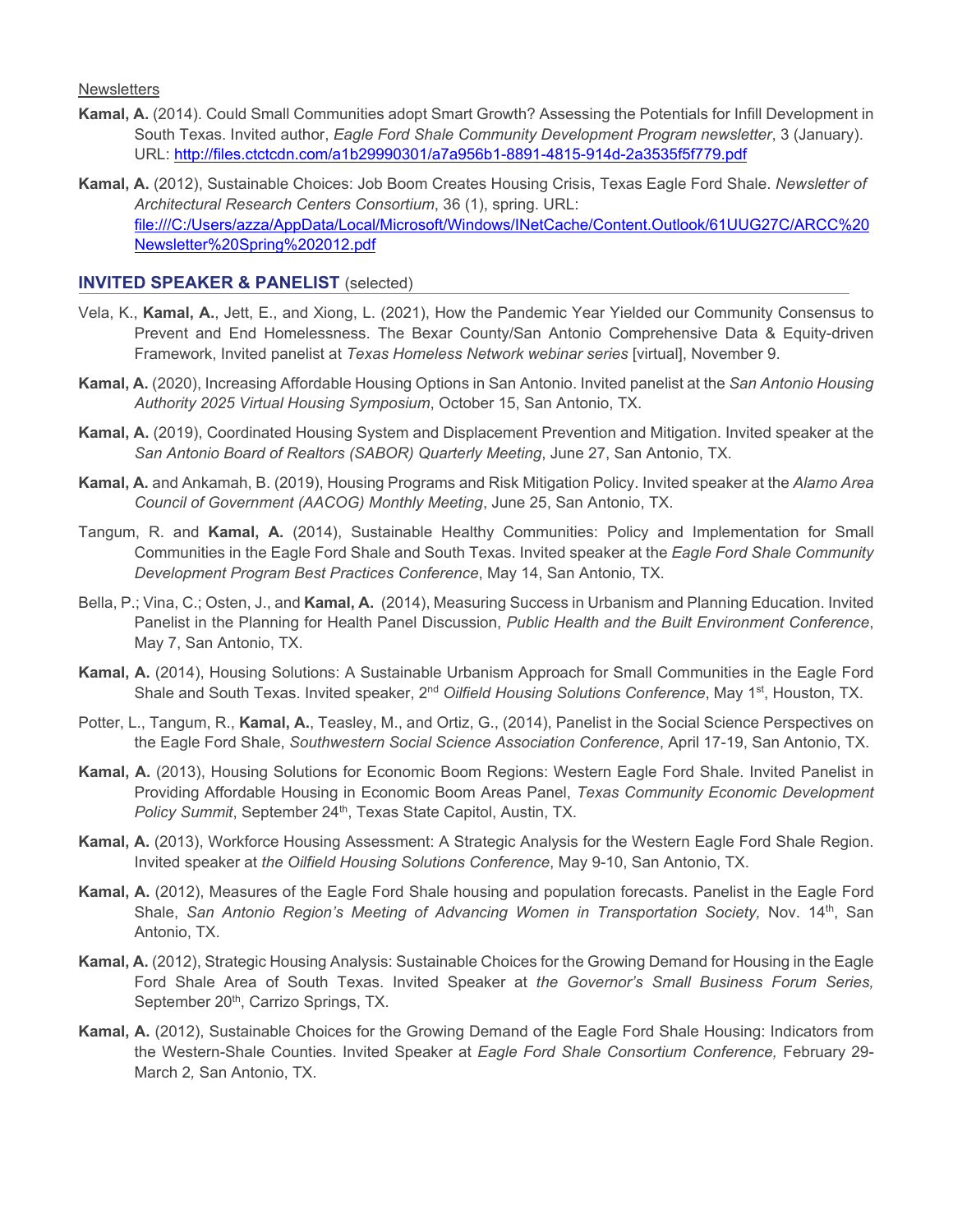#### **PRESENTATIONS** *(selected)*

- Wahba, S., Sarkozy, S., Knowles, A., Hess, M., Carney, J., and **Kamal, A.** (2021), Panel Organizer and Moderator, Future Visioning; Exploring Equity and Resilience, *13th Annual DCP Research Symposium*, University of Florida, Gainesville, November 9th.
- **Kamal, A.** (2021), Anti-Displacement Strategies; Program-based Equity Intervention Tools for Mitigating Housing Instability in Bexar County, *DCP Faculty Seminar Series*, University of Florida, Gainesville, September 10st.
- **Kamal, A.** (2014), Suitability for Infill Development: A multi-criteria and Spatial Assessment Approach. *Presentation at the College of Architecture, Construction and Planning (CACP) Faculty Research Symposium*, The University of Texas at San Antonio, San Antonio, TX, November 21<sup>st</sup>.
- **Kamal, A.** (2011), LEED in Buildings and Neighborhoods, *A presentation in The Order of the Arrow Scouting's National Honor Society*, San Antonio, TX, February 26th.
- **Kamal, A.** (2004). North Africa region report: suggested and anticipated strategy 2004/2007. Report, *The Annual Board Meeting of the IACD*. Budapest, Hungary, March 23-29.
- **Kamal, A.** (2003), Cross-cultural influences on housing policies in Texas' Colonias. *Poster presentation, the College of Architecture Graduate Students Symposium*, Texas A&M University, College Station, TX.
- **Kamal, A.** (2002), Using the analysis of visual elements in developing rural settlements: Case from Egypt. *Poster presentation, Annual Conference of the Community Development Society*. Delta State University. Cleveland, MS: Community Development Society, July 21-25.

#### **FUNDED RESEARCH**

Extramural Funding

Co-PI (40%) with Billy Mahone, Co-PI (40%) and Richard Huron, Co-Investigator (20%): The Greehey Family Foundation Grant.

Sponsor: Najim Charitable Foundation, 2021-2024 Amount: \$150,000

Principal Investigator (100%): Impacts of Permanent Supportive Housing on Homeless Households by Subpopulation Characteristics

Sponsor: Lab for Economic Opportunities (LEO) at the University of Notre Dame, and the Corporation for Supportive Housing (CSH), 2021

Amount: \$25,000

Principal Investigator (100%): Urban Inequality and Disability in San Antonio, TX: Mapping the Vulnerable Population with Cognitive Disability.

Sponsor: Eva's Heroes nonprofit organization, 2018. Amount: \$5,000

Principal Investigator (100%): Implementing Low Impact Development: A process for Best Management Practices (BMPs) Site Selection.

Sponsors: San Antonio River Authority (SARA) and Edwards Aquifer Authority (EAA), 2015- 2016. Amount: \$30,131

- Co-PI (80%); with Co-PI, Richard Tangum (20%): Impact Analysis of HUD's Neighborhood Stabilization Program. Sponsor: National Association for Latino Community Asset Builders [NALCAB], 2012-2013. Amount: \$20,000
- Co-PI (50%); with Co-PI, Richard Tangum (50%): Capacity Building for Economic Growth and Competitiveness: Zapata County, TX.

Sponsor: Zapata Economic Development Corporation [ZEDC], 2012-2013. Amount: \$30,539

Principal Investigator (100%): Strategic Analysis of the Middle Rio-Grande Region: Sustainable Choices for the Growing Demand of Eagle Ford Shale Housing. Sponsor: Institute for Economic Development, UTSA, San Antonio, TX, 2011-2012.

Amount: \$39,308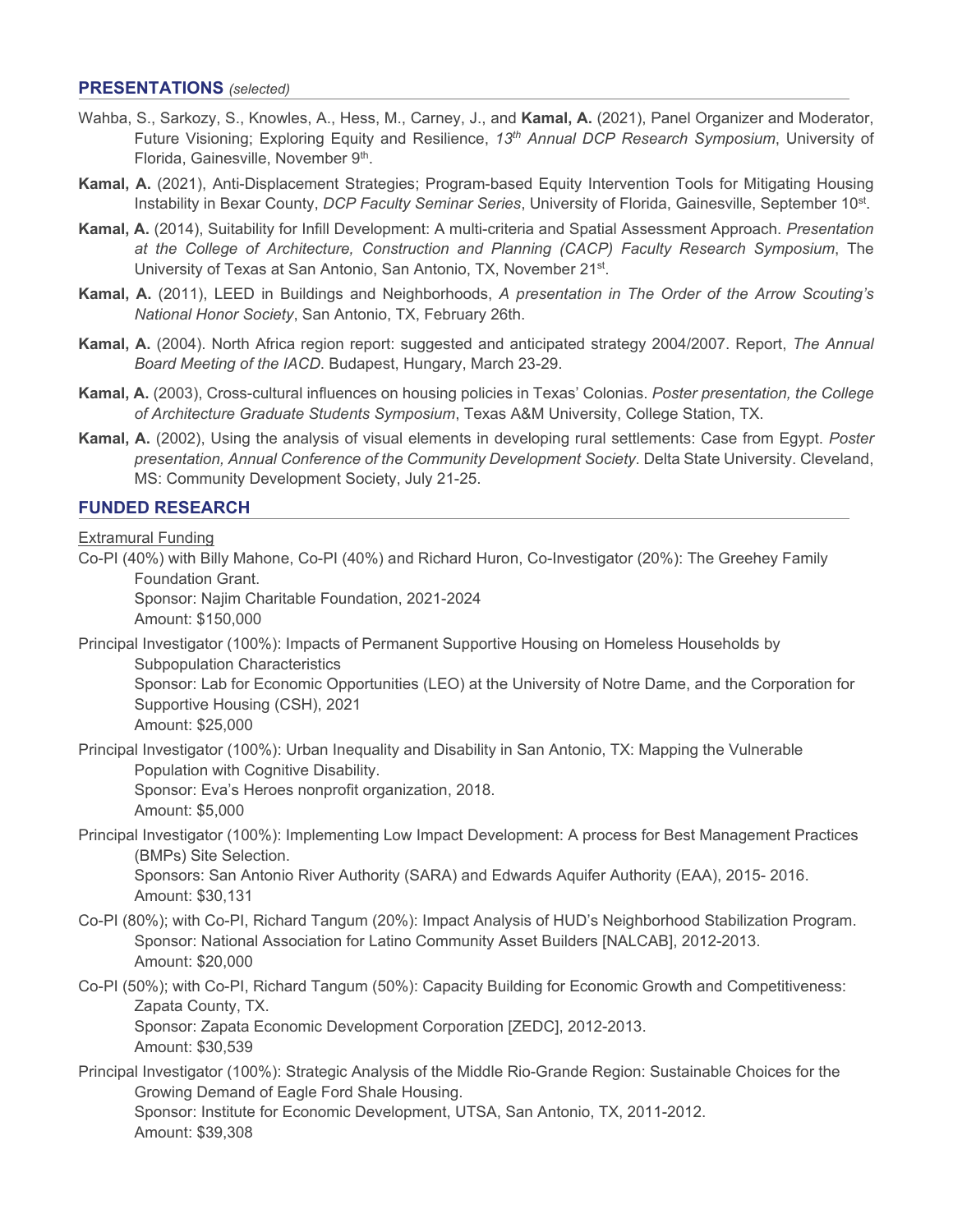Co-Investigator (20%), with PI: Akers, M.A. (20%), Co-PIs: VanGeest, J (20%), Loubert, L. (20%), Wong, S. (10%), and Perry, M. (10%): The Impact of the Baltimore Homeless Resource Center Sponsor: City of Baltimore's Mayor Office on Human Service, Baltimore, MD, 2008-2009. Amount: \$20,000

University Competitive Grants

Co- Principal Investigator (35%); with Angela Lombardi, PI (35%); and Shelly Roff, Co-PI (30%): The Franciscan Missions of the Camino Real: Applying Geo-technology to Research for Cultural Heritage Management. Grant for Research Advancement and Transformation (GREAT). Sponsor: Office of Vice President for Research, UTSA, 2014- 2015.

Amount: \$20,000

Principal Investigator (100%): Assessment of USDA 502 Self-help Housing Policy in Southern Maryland. Competitive Faculty Summer Research Grant.

Sponsor: The Office of Faculty Professional Development, Morgan State University, Baltimore, MD, 2008 – 2009.

Amount: \$5,000

Principal Investigator (100%): Course Development & Data Collection Grant, Rio De Janeiro, Brazil

Sponsor: Latin American and Caribbean Studies Program (LACAS), Morgan State University, Baltimore, MD, 2008.

Amount: \$3,500

Principal Investigator (100%): Inquiries of US-Mexico Border Colonias.

Sponsor: College Research and Interdisciplinary Council (CRIC) Research Award: College of Architecture, Texas A&M University, College Station, TX, 2004. Amount: \$1,000

# **PROFESSIONAL SERVICES**

Journals Reviewer

- **ASCE's Journal of Urban Planning and Development**
- **Journal of Social Distress and Homelessness**
- Perkins + Will Research Journal

Book Reviewer

- "Research Inspired Design: Methods of Inquiry and Analysis for Interior Designers", by Lily Robinson and Alexandra Parman Pitts. Published by Fairchild Books, Bloomsbury Publishing, New York, NY (2016).
- "The Colonias Reader: Economy, Housing, and Public Health in U.S.-Mexico Border Colonias" by Angela J. Donelson and Adrian X. Esparza, eds. Published by: The University of Arizona Press, Tucson: AZ (2013).

Conference Paper Reviewer

- **Int'l EAAE/ARCC Conference Papers: Philadelphia, PA (2018)**
- **Int'l EAAE/ARCC Conference Papers: Lisbon, Portugal, (2016)**
- Architecture Research Centers Consortium (ARCC) Conference Papers: Chicago, IL (2015)
- **Int'l EAAE/ARCC Conference Papers: Manoa, Hawaii (2014)**

Fulbright External Reviewer: Fulbright Egyptian Scholar Program, (2007/2008).

# **AFFILIATIONS & PROFESSIONAL SERVICE**

- Board Member & Chair, Awards and Scholarship Committee, Women in GIS (WiGIS) Organization
- Member, Historic Preservation Advisory Board, City of Gainesville, FL
- Board Member, *Culturingua*, San Antonio, TX
- **Member, American Planning Association**
- Member, Society of Egyptian Architects (SEA)